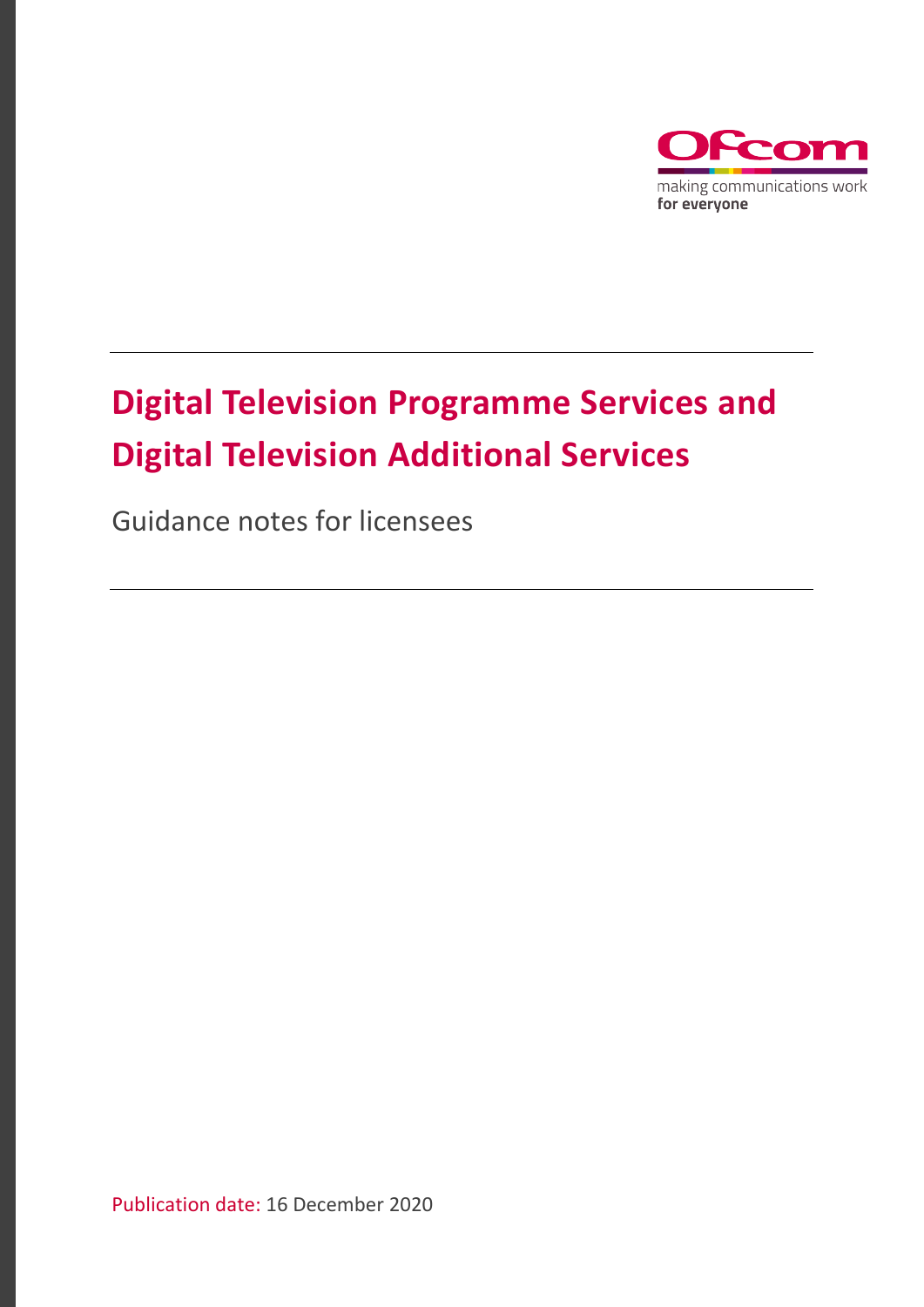# **Contents**

#### **Section**

| 1. General Disclaimer                                 |          |
|-------------------------------------------------------|----------|
| 2. After you have been granted a DTPS or DTAS licence |          |
| 3. Licence conditions                                 | $\Delta$ |
| 4. Frequently asked questions                         | 11       |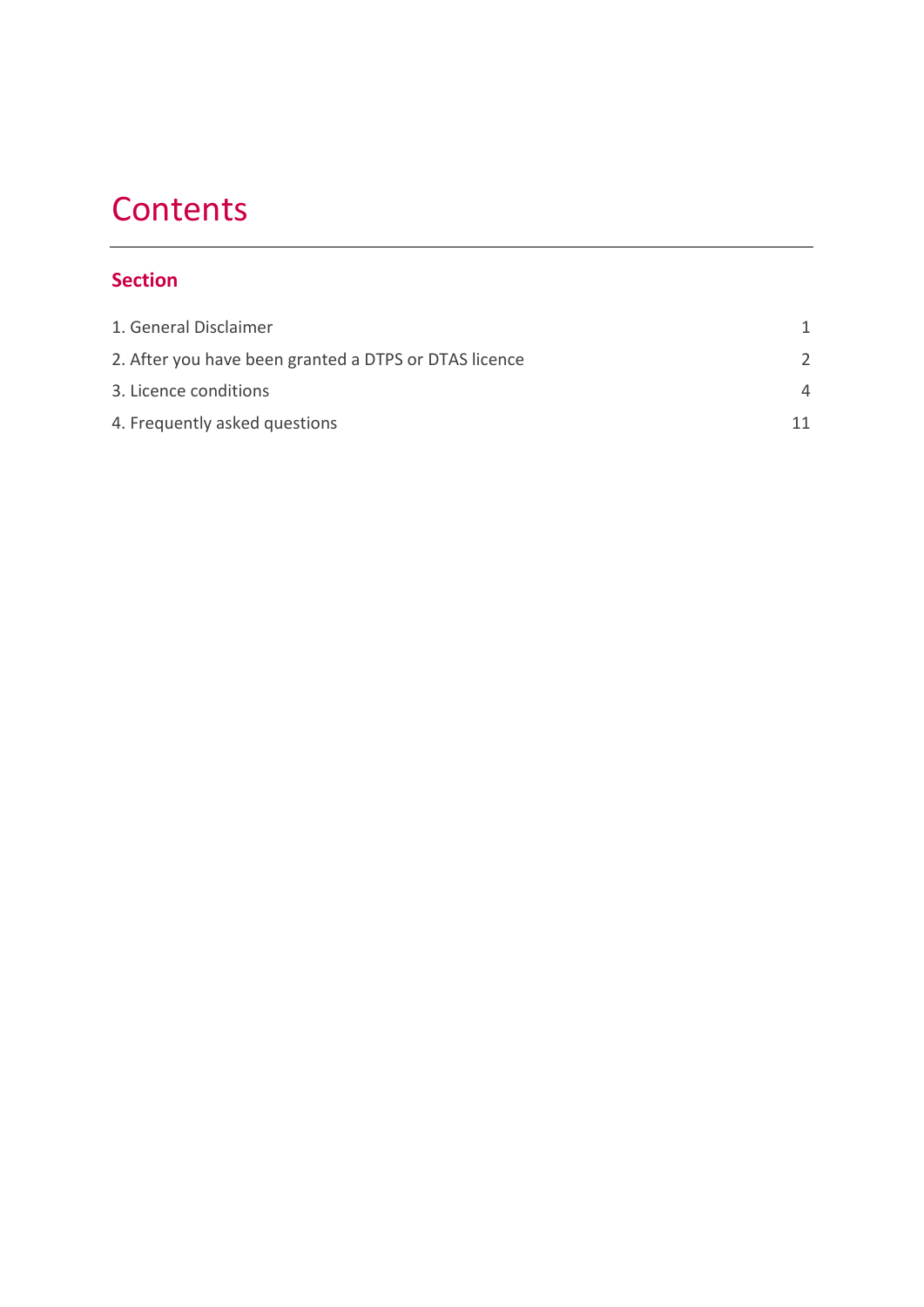# <span id="page-2-0"></span>1. General Disclaimer

- 1.1 These notes are intended to help Digital Television Programme Services (DTPS) and Digital Television Additional Services (DTAS) licensees understand the licensing requirements and the conditions that licensees are subject to. The guidance notes should not be relied upon as legal advice, or be understood as modifying the effect of the statutory requirements or the conditions of the licence.
- 1.2 Licensees should seek their own legal advice on licensing requirements.
- 1.3 Ofcom makes no representation or warranty, express or implied, with respect to information contained in these guidance notes (together with the standard form licence and other documents referred to in this document) or with respect to any written or oral information made or to be made available to any potential applicant or its professional advisers. Any liability therefore is expressly disclaimed.
- 1.4 There may be further costs and contractual obligations involved with any arrangements you make with platform providers and you may also wish to contact them for further information about these costs and the types of contractual obligations that may be imposed. Ofcom cannot provide advice on these issues with regards to these costs.
- 1.5 These guidance notes may be updated from time to time. Licensees should check Ofcom's website to make sure they are using the most recent version. Ofcom may alter or correct any part of this document. Licensees should also be aware that certain key features such as fees, procedures and content codes, may also change in the future.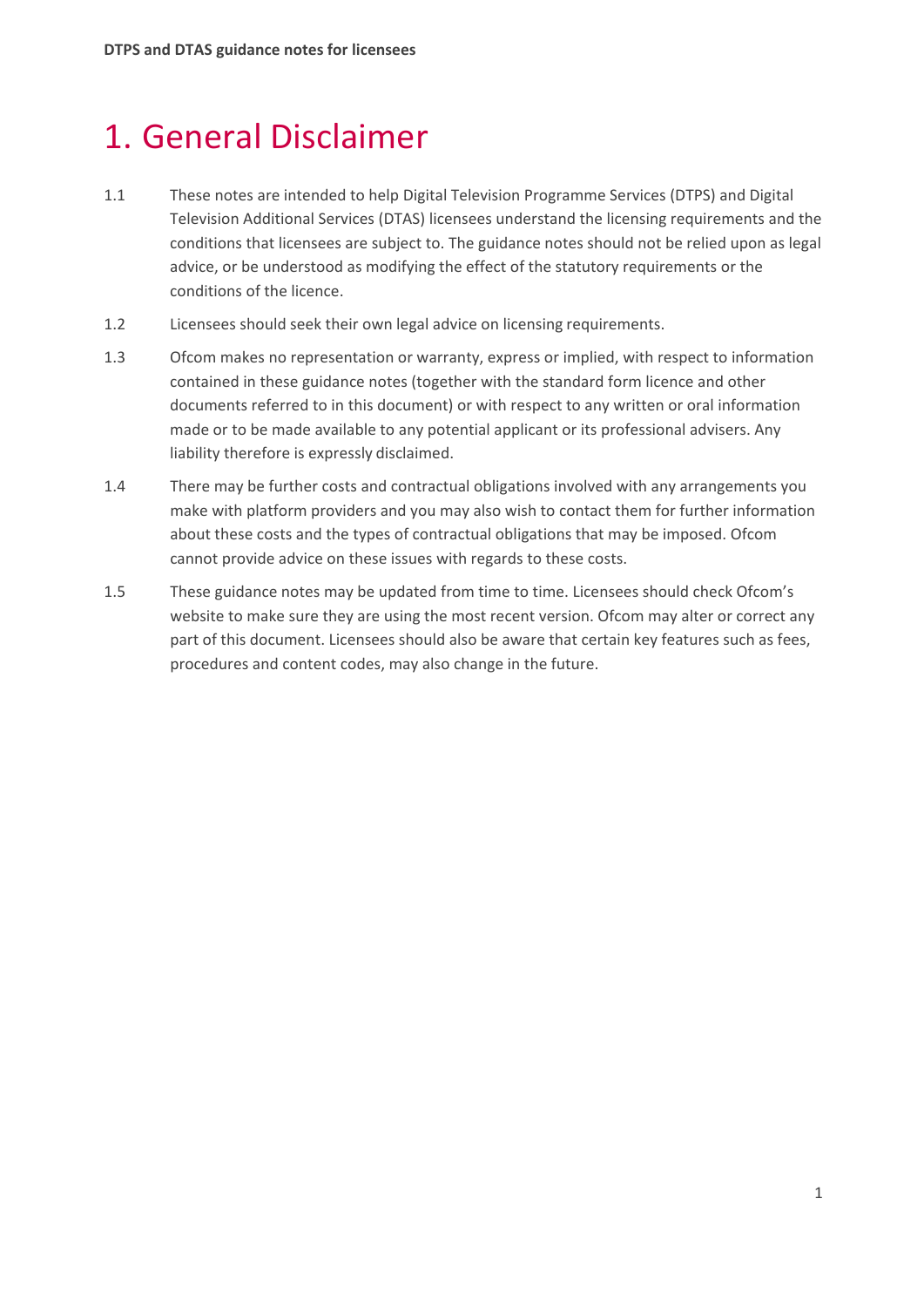# <span id="page-3-0"></span>2. After you have been granted a DTPS or DTAS licence

These guidance notes set out key information you may find useful throughout the duration of your licence.

## **Variations to your licence by Ofcom**

2.1 Ofcom may vary the licence by notice served on the licensee, provided that the licensee has been given a reasonable opportunity to make representations to Ofcom about the proposed variation.

#### **Change of jurisdiction**

- 2.2 A DTPS/DTAS licence will only enable a broadcaster to broadcast its services as long as that broadcaster continues to fall within the UK's jurisdiction. Should a broadcaster cease to remain within the UK's jurisdiction, the Ofcom licence for that service should be surrendered. The licensee will need to obtain a new authorisation from the country in whose jurisdiction it is operating.
- 2.3 DTPS/DTAS licence holders are required under their licence to notify Ofcom of any changes which might affect the criteria determining the jurisdiction of the licensed service.

#### **Changes to name and nature of service**

2.4 If you wish to change the name or the nature of the licensed service, the change must be agreed in writing with Ofcom before any changes are made. Any request to change should be accompanied by a proposed schedule for the service, as well as an outline of the proposed changes. Requests for service name changes are dealt with on a first come, first served basis and you should allow four weeks for your request to be processed. A[n application form to](https://www.ofcom.org.uk/__data/assets/pdf_file/0026/56933/application-to-vary-or-add-new-dtpsdtas-licence.pdf)  [vary an existing](https://www.ofcom.org.uk/__data/assets/pdf_file/0026/56933/application-to-vary-or-add-new-dtpsdtas-licence.pdf) DTPS/DTAS licence is available at the Ofcom website.

#### **Changes to contact details**

2.5 If there are any changes to the broadcaster's contact details once the licence is granted, the licensee must inform Ofcom immediately by submitting th[e contact update form](https://www.ofcom.org.uk/__data/assets/pdf_file/0017/4616/updateform.pdf) available on our website.

## **Transferring your licence**

2.6 A DTPS/DTAS licence is transferrable only with Ofcom's prior written consent. A request for consent to transfer a licence must be submitted in writing by the proposed transferee using the [transfer application form available on our website.](https://www.ofcom.org.uk/__data/assets/pdf_file/0015/32154/tlcs-transfer-application-form.pdf) The form must be accompanied by the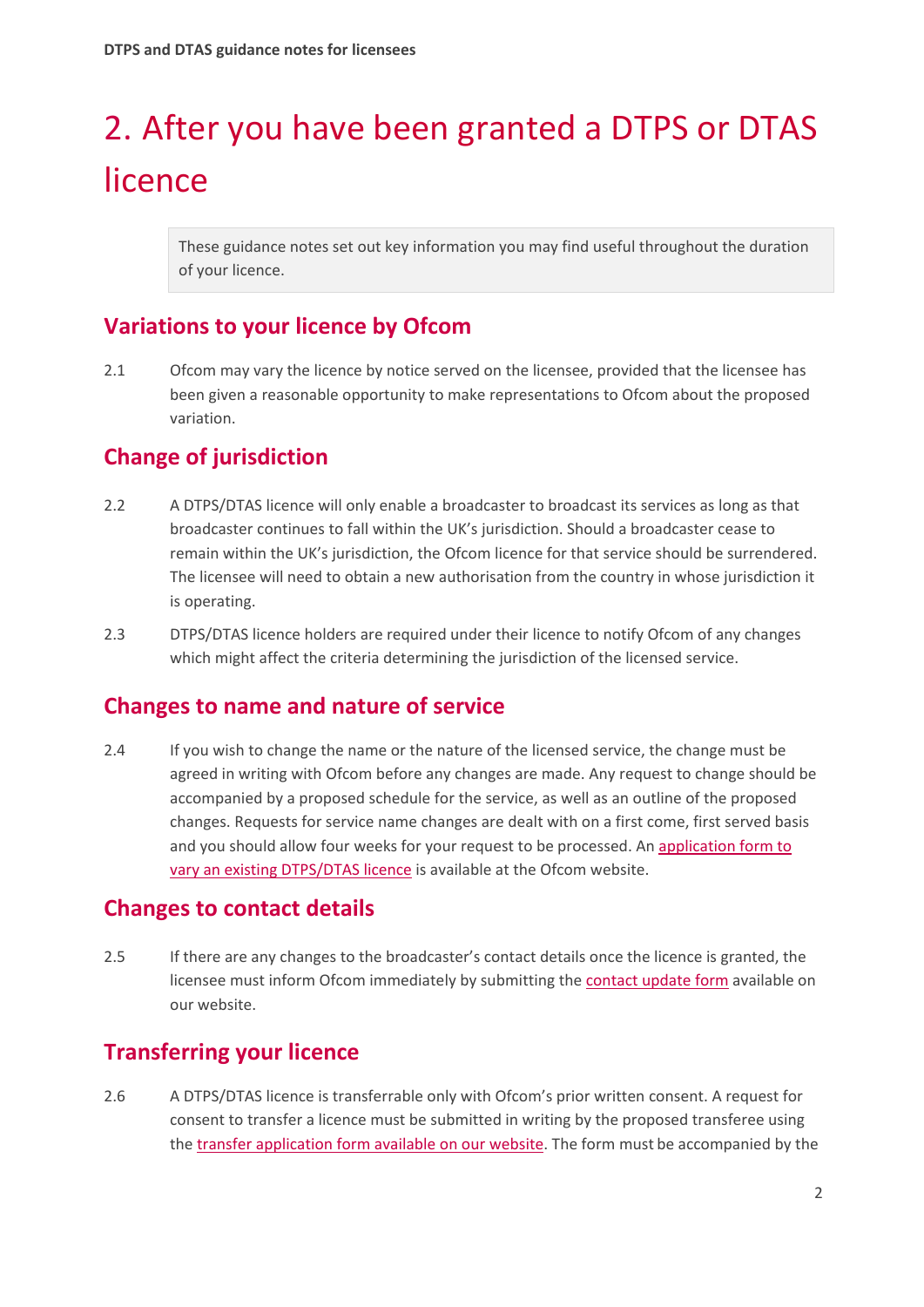correct fee and a written letter from an authorised individual [1](#page-4-0) of the current licensee consenting to the transfer application.

- 2.7 The current transfer application fee is £1,000 (fees are revised annually). The fee is nonrefundable.
- 2.8 To be able to consent to a transfer of a licence, Ofcom must be satisfied that the proposed transferee can comply with all of the conditions of the licence. We therefore require the same information about the proposed transferee as when considering an application for a licence from a new applicant. We may need to ask for further information before deciding whether to consent to a transfer of a licence.
- 2.9 In cases where Ofcom has instigated sanctions procedures against an existing licensee which may lead to the revocation of any licences(s) it holds, it will not generally consider any applications for transfers of licences by the same licensee or by a person/body connected to that licensee until such time as that aspect of the sanctions procedure against the existing connected licensee is concluded. Similarly, Ofcom will not generally consider transfer applications either to or from a licensee while a sanctions procedure which may lead to licence revocation is ongoing.
- 2.10 We will not normally consider a transfer application if either the current licensee or proposed licensee has outstanding annual licence fees.
- 2.11 If consent to transfer the licence is granted, it is for the relevant parties to effect the transfer of the licence. Once the transfer has taken place, the transferor must inform Ofcom in writing (within three months of consent) that the transfer has been completed. We will not be able to amend our records to reflect the transfer until we have received this information. This confirmation should be signed by an authorised individual, and include both the date of the signature and the date that the transfer was completed. A notice of transfer will then be issued by Ofcom to the newlicensee.

## **Notification of agreement with a multiplex provider**

- 2.12 You will need to request Ofcom to vary your licence if:
	- you make a new agreement with a multiplex provider (for example, for carriage of an addtional service); or
	- there is a variation or a cessation to the agreement between yourself and the multiplex operator.
- 2.13 If you need to request Ofcom to add an additional service or if you wish to vary your licence, you should complete the Application to vary an existing service or to add a new service to an existing Digital Television Programme Service (DTPS)/Digital Television Additional Service (DTAS)6. You should submit this to Ofcom as soon as the agreement with the multiplex provider has been made, and in any event no later than 28 days after that agreement.

<span id="page-4-0"></span> $1$  In the case of: a) a company, this will be the company secretary or clerk; b) a partnership, this will be a partner or another person who is in control of the business; and c) an unincorporated body or association, this will be a member of the organisation's governing body.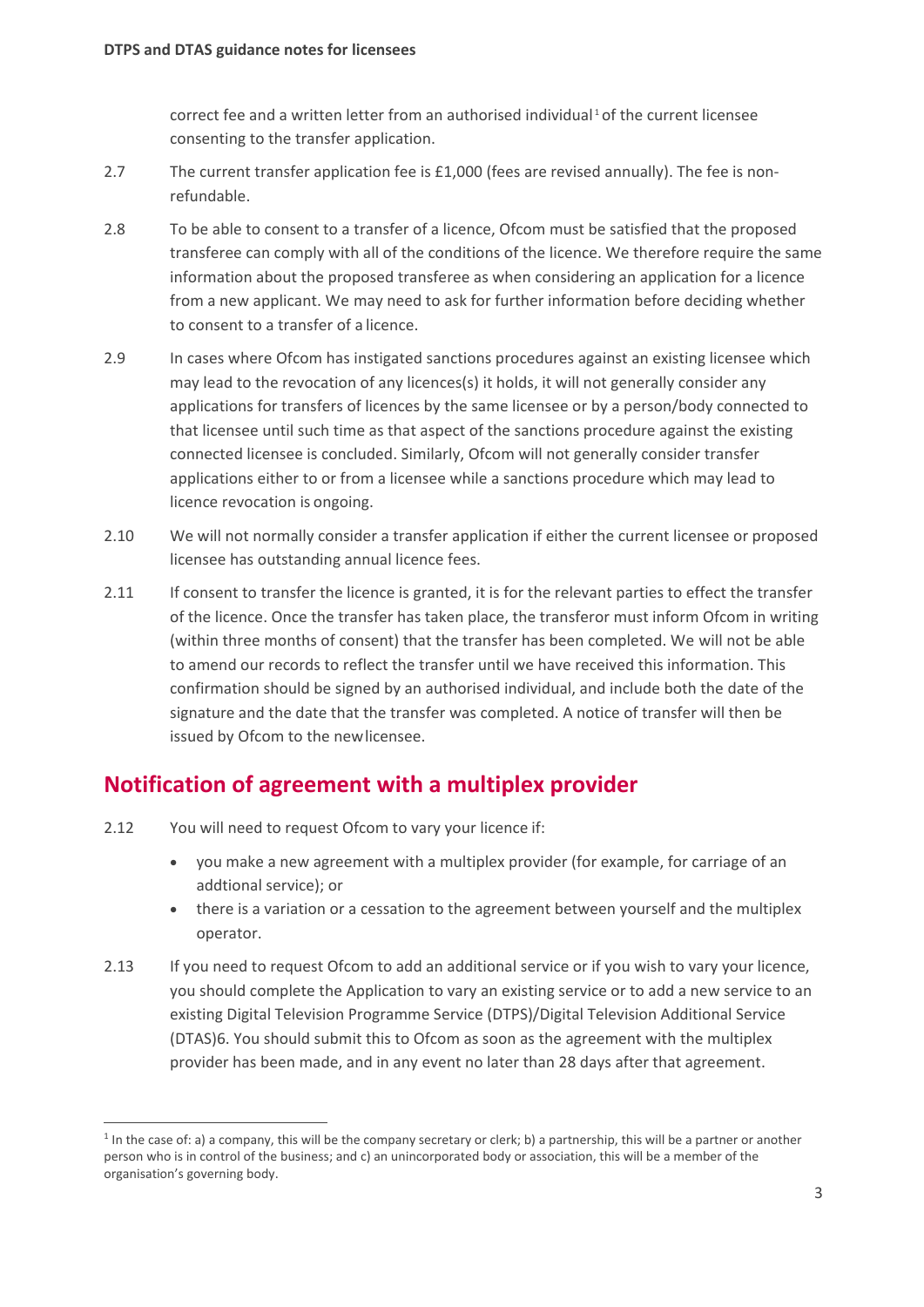# <span id="page-5-0"></span>3. Licence conditions

- 3.1 This section provides an overview of some of the conditions that DTPS and DTAS licensees are subject to. It is not an exhaustive account of the licence conditions or relevant legislation. Standard form copies of the DTPS/DTAS licences are available on the [Ofcom website.](https://www.ofcom.org.uk/manage-your-licence/tv-broadcast-licences/apply-for-a-tv-broadcast-licence) Licensees must refer to the licence and consult the legislation for themselves, and may wish to seek their own legal advice for this purpose. In the event of any conflict between these notes and the terms of the licence and relevant legislation, the terms of the licence and relevant legislation prevail.
- 3.2 Where Ofcom has contracted out functions to other bodies (such as the contracting out of the regulation of broadcast advertising to the Advertising Standards Authority), the references to Ofcom in the licence conditions should, where relevant, be read to also refer to those other bodies.

# **Purpose and length of licence**

- 3.3 The DTPS/DTAS licence authorises the provision of the licensed service. The licence does not oblige the licensee to provide the service (although Ofcom may revoke the licence if the licensee ceases to provide the licensed service where appropriate). The licensee must make its own arrangements for the delivery of the service.
- 3.4 The licence remains in force from the commencement date until it is surrendered by the licensee or revoked by Ofcom.

## **Quotas for independent programmes (DTPS only)**

3.5 DTPS licensees must ensure that in each year not less than 10 per cent of the total amount of time allocated to the broadcasting of qualifying programmes included in each service provided under the licence is allocated to the broadcasting of a range and diversity of independent productions.

# **Annual licence fees**

- 3.6 The licensee pays an annual fee to Ofcom. The fees are revised annually and published no later than 31 March of each year. The annual fees for editorial services are based on a percentage of "Relevant Turnover", which in the television sector relates to any turnover that is derived from advertising/sponsorship, subscriptions and interactive activities.<sup>[2](#page-5-1)</sup> The minimum fee is currently £1,000 for the charging year.
- 3.7 A self-promotional service which consists of a particular kind of advertising whereby the broadcaster promotes its own products, services or channels – is charged the minimum fee of £1,000 for the charging year.

<span id="page-5-1"></span><sup>&</sup>lt;sup>2</sup> Please refer to Ofcom'[s Statement of Charging Principles \(](http://stakeholders.ofcom.org.uk/binaries/consultations/socp/statement/charging_principles.pdf)Annex B) for further details.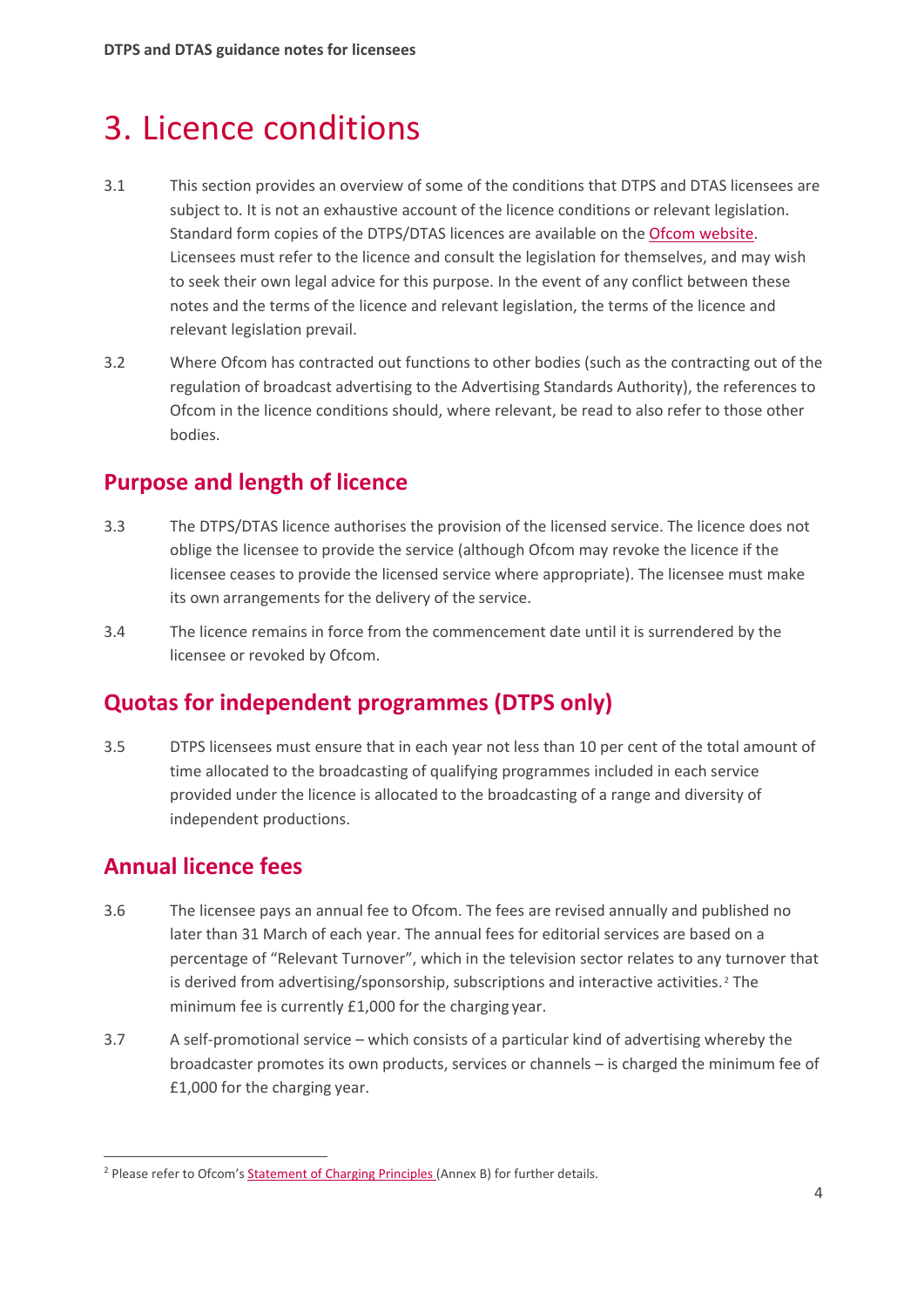- 3.8 For teleshopping services, there is a fixed annual fee. The current fixed fee for the charging year is £2,000.
- 3.9 For further information about fees, see Ofcom's **Statement of Charging Principles**, and Ofcom's Tariff [Table.](https://www.ofcom.org.uk/about-ofcom/annual-reports-and-plans)
- 3.10 It is important that licensees pay their annual licence fees on time. If fees are not paid by the date stated in the invoice, Ofcom may consider whether to impose a financial penalty and/or to revoke the licence.
- 3.11 As long as the licence is live, it will continue to incur annual licence fees even if the service is not broadcasting. Therefore, if a licence is no longer required it should be surrendered. If a licence is surrendered before the end of the annual licence period, no refund for the remaining period will be made.
- 3.12 Ofcom also charges a fee for considering requests for consent to transfer TLCS licences. This fee is currently £1,000.
- 3.13 The four methods of paying your annual licence fee are set out below.
- 3.14 **Paying online:** We offer the facility to pay for your annual licence fees online by credit or debit card, through our [online payment portalW](https://secure.ofcom.org.uk/payments/welcome.php)e accept all major credit/debit card types against any invoice with a value of up to £5,000. To use our online payment service you will need your Customer Reference Number and Invoice Number which can be found on your invoice.
- 3.15 We know that security is an important concern for our customers when it comes to making online payments therefore Ofcom works with Sage Pay, who holds a PCI DSS Certificate of Compliance for security, to ensure the protection of carddetails.
- 3.16 **Paying by bank transfer:** annual licence fees can be paid directly by bank transfer using your Invoice Number as a reference. Confirmation of payment, including your Customer Reference Number and Invoice Number, should be emailed to [ofcom.remittances@ofcom.org.uk.](mailto:ofcom.remittances@ofcom.org.uk) The payment details for paying via bank transfer are:

Lloyds Bank

69-73 Borough High Street, London, SE1 ING

Account Name: Office of Communications

Account Number: 00782415

Sort Code: 30 97 90

BIC: LOYDGB21351

IBAN: GB05 LOYD 3097 9000 7824 15 SWIFT: LOYD GB 2L

- 3.17 **Paying by Direct Debit:** if you wish to pay your annual licence fee by direct debit, please submit [a direct debit mandate form.](https://www.ofcom.org.uk/__data/assets/pdf_file/0012/5421/ddi-mandate.pdf)
- 3.18 **Paying by Cheque:** please make your cheque payable to Ofcom quoting your Invoice Number on the reverse. Confirmation of payment including your Customer Reference Number and Invoice Number should be emailed to [ofcom.remittances@ofcom.org.uk.](mailto:ofcom.remittances@ofcom.org.uk)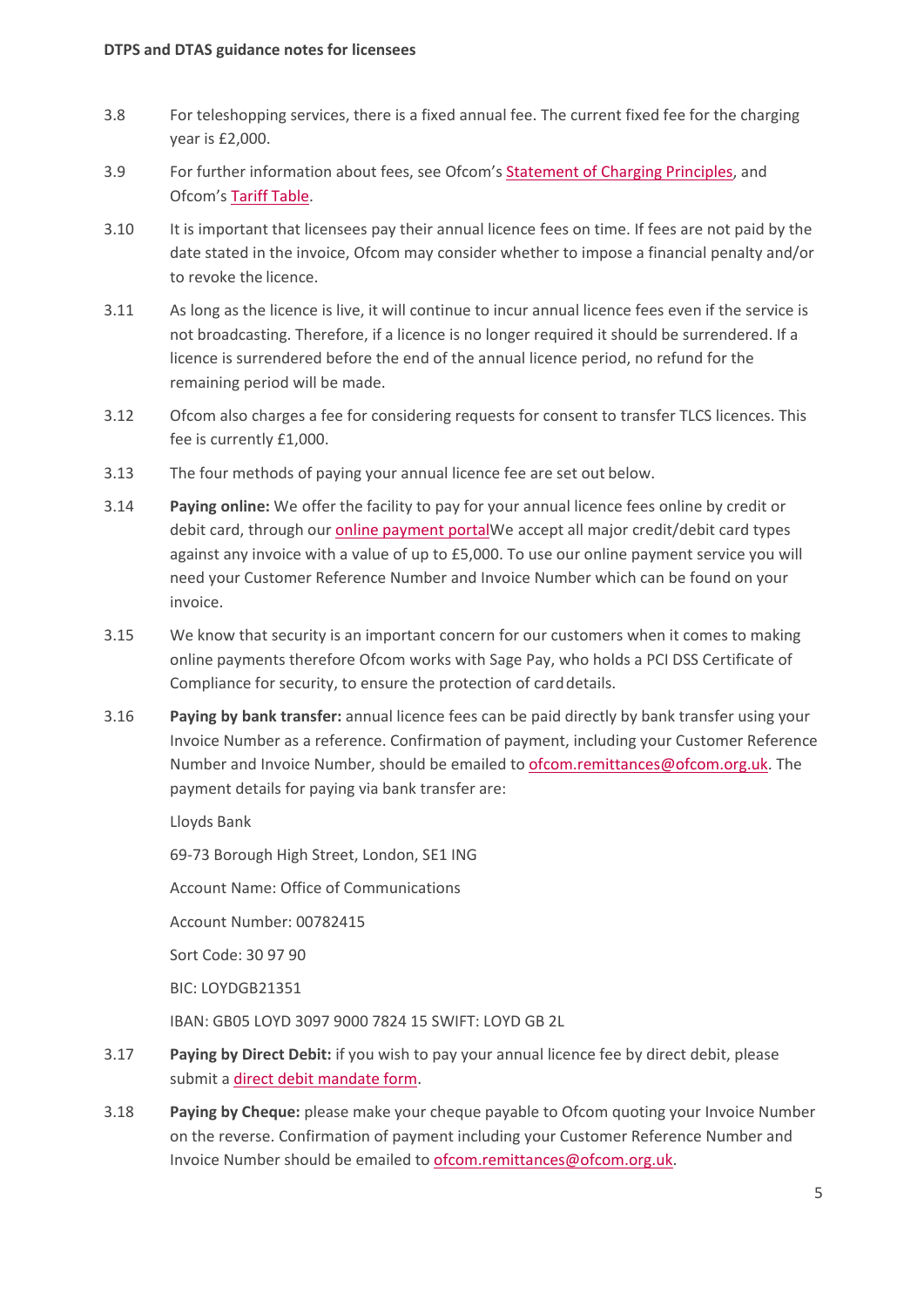#### **Revocation and surrender of the licence**

- 3.19 As long as the licence is live, the licence holder is responsible for complying with the conditions set out in it. This includes providing information to Ofcom on request and paying annual licence fees. Failure to comply with the conditions of the licence, even if the service is no longer broadcasting, may lead to enforcement action being taken by Ofcom. This could lead to the imposition of a statutory sanction on the licence holder, which could include a financial penalty. If you no longer require your DTPS or DTAS licence, the licence should be surrendered as soon as possible. To surrender your licence, you must email the request to broadcast.licensing@ofcom.org.uk. The request must be sent by an authorised individual on behalf of the licensee. You should also make clear the date upon which you wish to surrender the licence, i.e. either the date of the letter or a date in the future.
- 3.20 Ofcom may consider revocation of the licence for a number of reasons including, but not limited to:
	- the licensee has failed to pay its annual licence fees or provide information requested by Ofcom;
	- the licensee has provided false information (or withheld information) with the intention of misleading Ofcom;
	- the licensee becomes a "disqualified" person;<sup>[3](#page-7-0)</sup>
	- any change takes place affecting the nature, characteristics or control of the licensee which, if in place originally, would have resulted in Ofcom not granting the licence;
	- Ofcom ceases to be satisfied that the licensee is "fit and proper" to hold a licence;<sup>[4](#page-7-1)</sup>
	- the licensee fails to comply with any requirement to hold (or have held on his behalf) a licence under the Wireless Telegraphy Act 1949 (as amended), or if the licensee ceases to comply with the requirements as set out in Chapter 1, Part 2 of the Communications Act (relating to electronic communications networks and services); or
	- the service provided by the licensee no longer constitutes a service licensable by Ofcom as a DTPS or DTAS respectively;
- 3.21 Before revoking a DTPS or DTAS licence, Ofcom must first notify the licensee of its intention to revoke and give the licensee a reasonable opportunity to make representations.
- 3.22 When a licence has been revoked or surrendered, the information about the licensed service is removed from the list of licensed services on Ofcom's website. Notice of the revocation or surrender will be published in our Television [Broadcast Licensing monthly](https://www.ofcom.org.uk/manage-your-licence/tv-broadcast-licences/updates) update.

## **Provision of information to Ofcom**

3.23 The licensee must supply to Ofcom by the deadline provided, any information that we may require for carrying out our duties. This includes (but is not limited to) information about the licensee's corporate structure, any information that Ofcom may need to determine whether the licensee is on any ground a "disqualified" person, [5](#page-7-2) and information relevant to the

<span id="page-7-0"></span><sup>3</sup> Under Schedule 2, Part II of the Broadcasting Act 1990.

<span id="page-7-1"></span><sup>4</sup> Under section 3 of the Broadcasting Acts 1990 and 1996.

<span id="page-7-2"></span><sup>5</sup> Under Schedule 2, Part II of the Broadcasting Act 1990.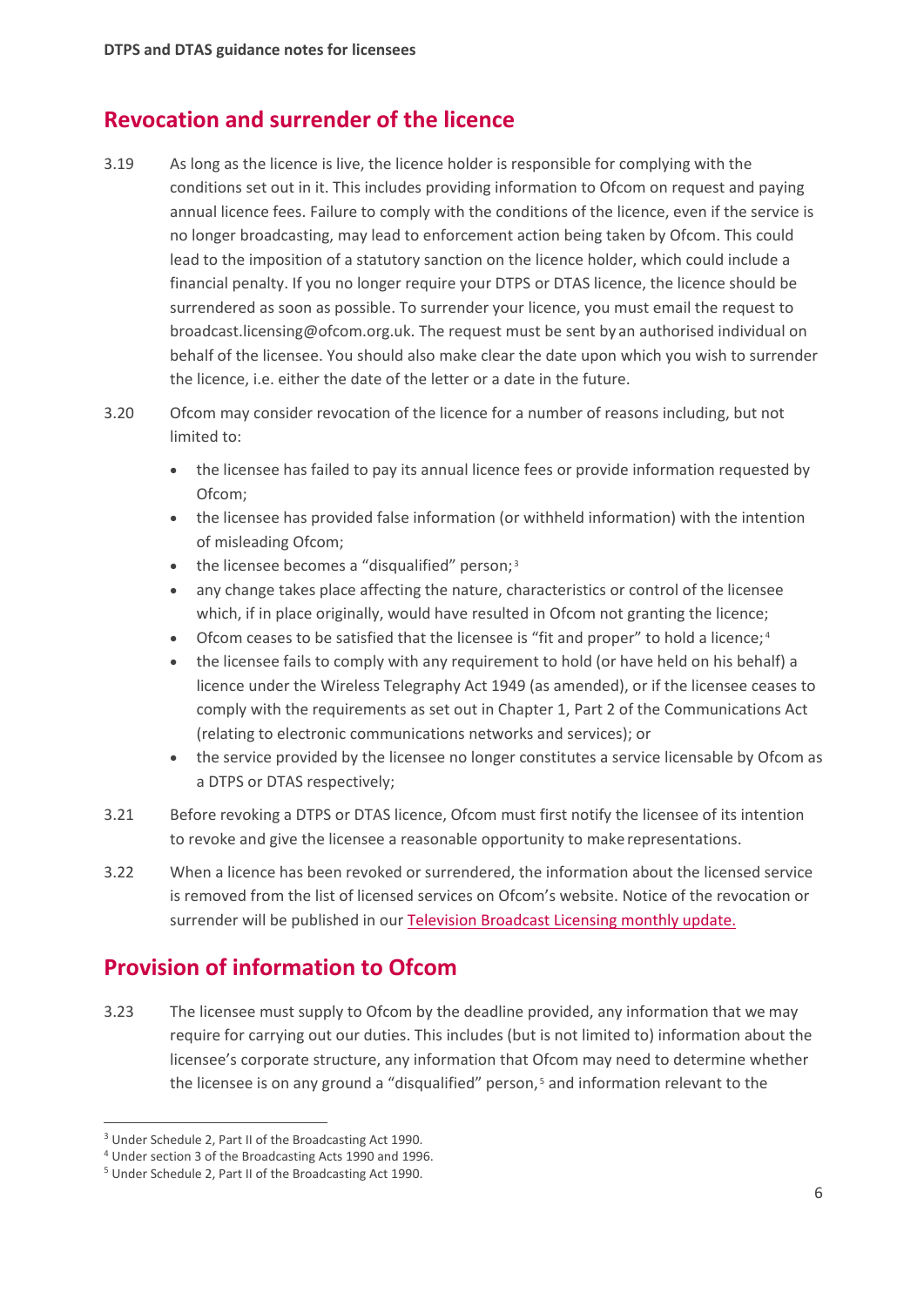calculation of annual licence fees. Please note thatthe requirements in the licence for the provision of information to Ofcom are broad, and that this is only a brief overview

#### **Notifications to Ofcom**

- 3.24 The licence also obliges the licensee to inform Ofcom about changes to the nature, characteristics or control of the licensee body.
- 3.25 You should notify Ofcom in writing if there is a change in the persons having control over the licensee as soon as reasonably practicable. In particular:
	- Of any changes to persons that hold a **majority interest** in the licensee. A person holds a majority interest if they hold or are beneficially entitled to more than 50 per cent of the equity share capital, or possess more than 50 per cent of the voting power in the company;
	- Of any changes to persons who exercise **de facto control** over the licensee. A person can exercise de facto control where they do not have a majority interest, but are regarded as controlling a company where it is reasonable, having regard to all the circumstances, to expect that they would (if they chose to) be able in most cases or in significant respects, by whatever means and whether directly or indirectly, to achieve the result that affairs of the body are conducted in accordance with their wishes; and
	- If any person in control of the Licensee enters into a **control arrangement**. A person in control of the licensee enters into a control arrangement where they hold, or are beneficially entitled to, 50 per cent of the company's equity share capital, or possess 50 per cent of the voting power in the company, and have an arrangement with any other participant in the company as to how any voting power possessed by either of them is to be exercised or not.
- 3.26 You should notify Ofcom in writing *immediately* of the following changes:
	- Changes in management, key staff and contact details.
	- If the licensee becomes aware that any order is made or resolution passed which would result in the licensee going into administration, liquidation, or if the licensee may become insolvent.
	- If a court judgment is passed against the licensee or the licensee is convicted of a criminal offence.
- 3.27 The licence also requires the licensee to inform Ofcom of any changes which might affect the criteria under which the licensed service falls under the jurisdiction of the UK. Ofcom must be notified of such changes in advance in cases where they are known to the Licensee, or as soon as reasonably practicable. In particular:
- 3.28 If at the time the licence is granted the service falls under UK jurisdiction by appearing on a regulated UK Electronic Programme Guide (EPG), the licensee should notify Ofcom of any changes to the EPG carrying the service.
- 3.29 If at the time the licence is granted the service falls under UK jurisdiction under the primary establishment criteria the licensee must notify Ofcom of any changes to:
	- The location of the licensee's head office;
	- The location at which editorial decisions on programme schedules are taken;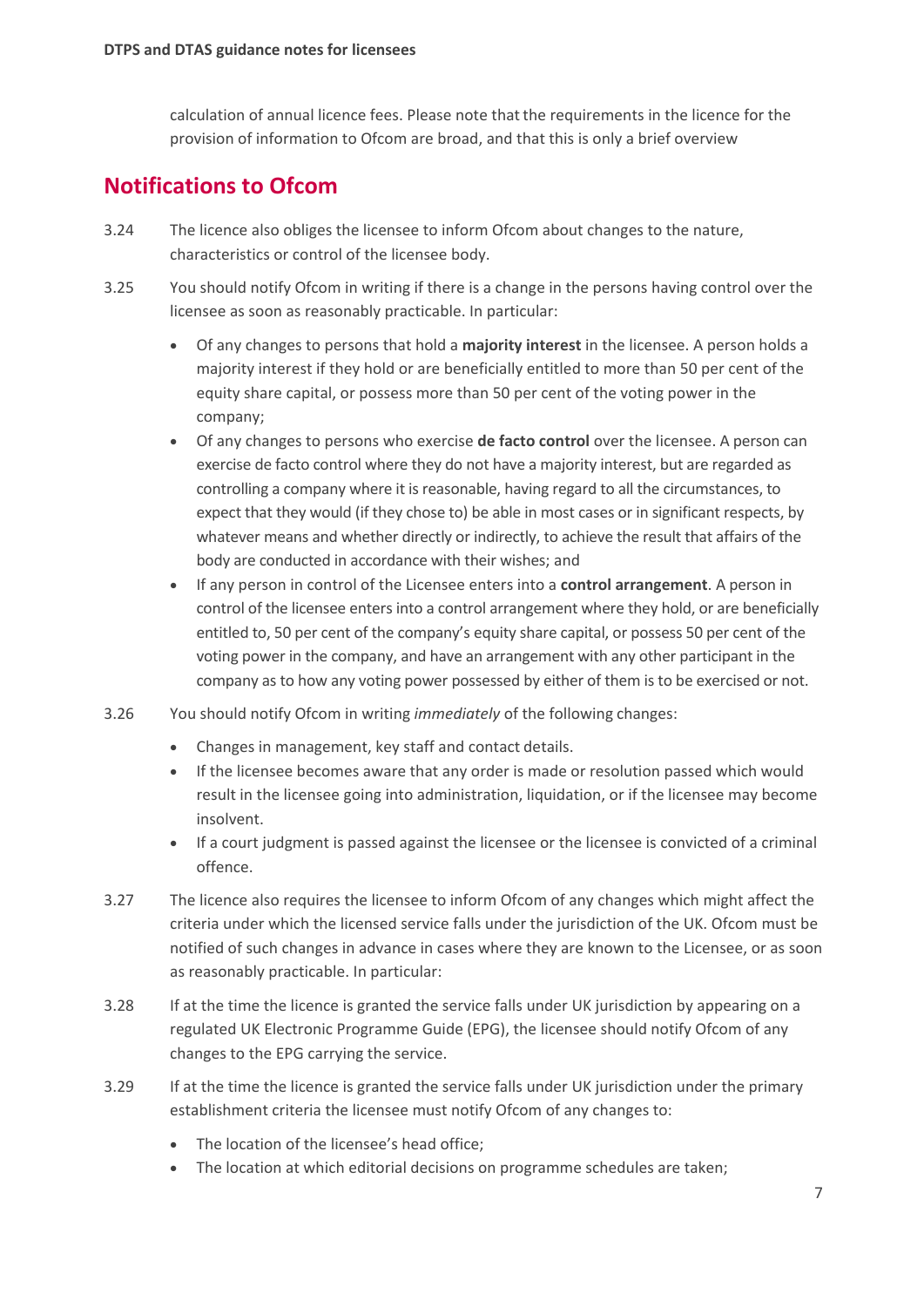- The location where a significant part of the workforce operates.
- 3.30 If at the time the licence is granted the service falls under UK jurisdiction under the subsidiary technical criteria,<sup>[6](#page-9-0)</sup> the licensee must notify Ofcom of any changes to:
	- The location of any satellite uplinks used to broadcast the service;
	- The location of any satellite capacity used to carry the service.

#### **Data Protection**

3.31 We require the above information in order to carry out our licensing duties under the Broadcasting Act 1990, Broadcasting Act 1996 and the Communications Act 2003. Please see [Ofcom's General Privacy Statement](https://www.ofcom.org.uk/about-ofcom/foi-dp/general-privacy-statement) for further information about how Ofcom handles your personal information and your corresponding rights.

#### **Retention and production of recordings**

- 3.32 The licensee must retain, or arrange for the retention of, recordings of everything broadcast on the licensed service for a period of 60 days. If Ofcom requests a copy of any broadcast material, the licensee must provide this by the deadline given. Recordings must be of a standard and in a format which allows Ofcom to view the material as broadcast. The content should be clearly visible, audible and legible. The licensee must also provide Ofcom with scripts or transcripts of any material included in the service when requested to do so.
- 3.33 If the licensed service is an EPG, providers are not required to retain recordings or provide these to Ofcom. However, they must instead retain, or arrange for the retention of, the information contained in the EPG in an alternative form (e.g. in an Excel spreadsheet), so long as it is human readable and shows an accurate and complete record of the EPG service including all variations that viewers can receive.

# **Fair and effective competition**

- <span id="page-9-0"></span>3.34 Ofcom has a duty to ensure fair and effective competition in the provision of licensed services and services connected with them. Ofcom's general policy is to include in Broadcasting Act licences a condition requiring the licensee:
	- not to enter into or maintain any arrangements or engage in any practices which are prejudicial to fair and effective competition in the provision of licensed services or connected services;
	- to comply with any code or guidance approved by Ofcom for the purpose of ensuring fair and effective competition in the provision of licensed services or connected services; and
	- to comply with any direction given by Ofcom for that purpose. Ofcom has adopted this general policy because of the merits of ex ante regulation in securing fair and effective competition.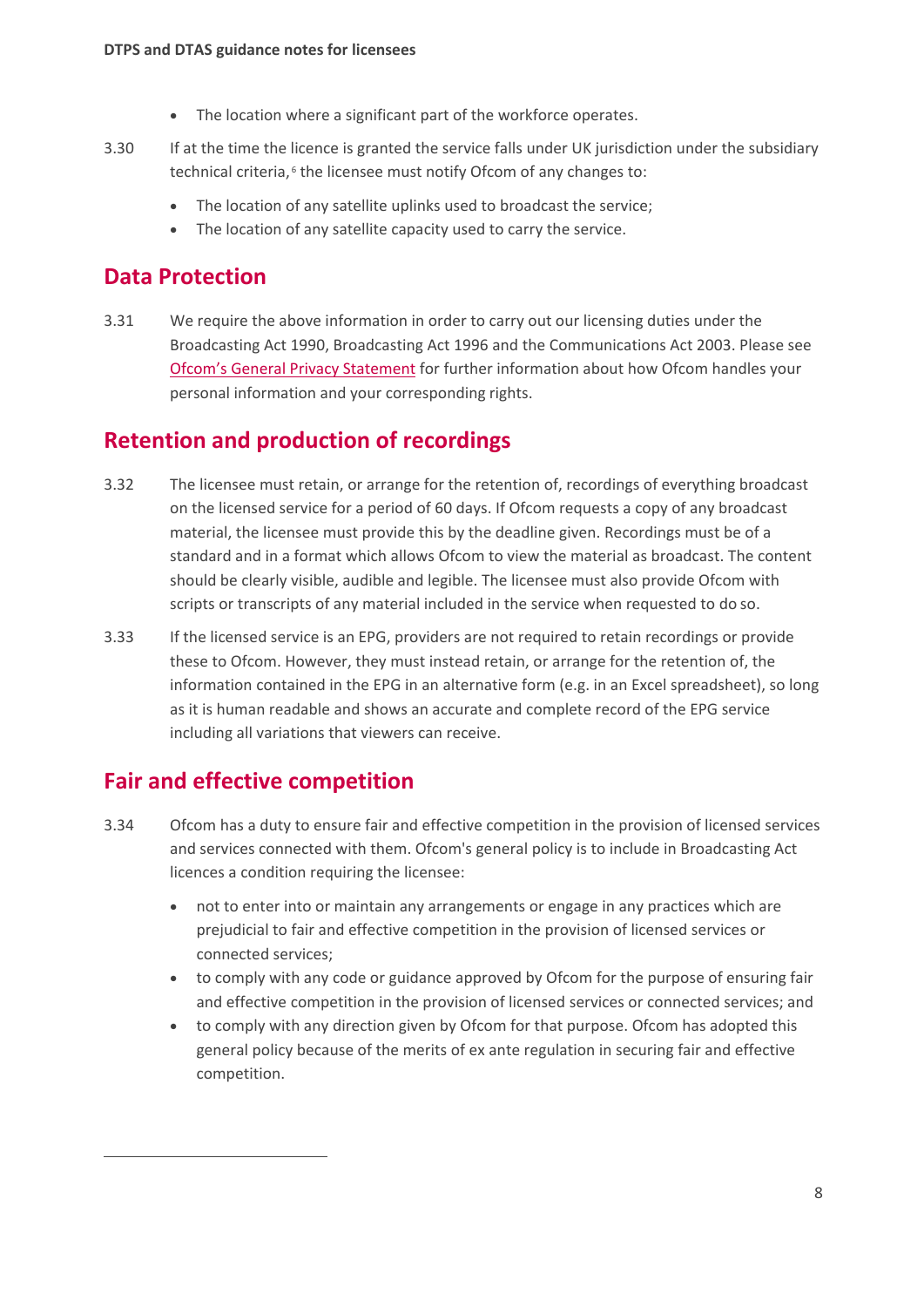3.35 Before taking enforcement action under the licence pursuant to this condition, Ofcom would need to consider whether, in the circumstances, it would be more appropriate to proceed by enforcing the relevant provisions of the Competition Act 1998 rather than by enforcing the licence condition.

# **Listed events (DTPS only)**

- 3.36 Certain sports events are "listed" by the Secretary of State. The Broadcasting Act 1996 restricts the acquisition by broadcasters of exclusive rights to the whole or any part of live television coverage of listed events and the broadcasting on an exclusive basis of such coverage without the previous consent of Ofcom.
- 3.3[7](#page-10-0) Ofcom publishes a Code on Sports and other Listed Events<sup>7</sup> which includes details of the events that are currently listed. Events may be added to, or deleted from, the list by the Secretary of State after consultation with Ofcom, the BBC, the Welsh Authority and appropriate rights holders.

## **Complaints relating to the licensed service**

- 3.38 Licensees must ensure that they have in place procedures acceptable to Ofcom for the handling and resolution of complaints about their service. Licensees must keep a record for 12 months of all complaints it receives and its responses to them and make this available to Ofcom on request.
- 3.39 The licensee must also comply with all of the specific provisions relating to fairness complaints (such as the provision of transcripts, copies of documents and correspondence related to the complaint, recordings etc. to Ofcom and the complainant).
- 3.40 If requested by Ofcom, the licensee must publicise Ofcom's functions in relation to complaints.

#### **Compliance with ownership restrictions**

3.41 The Broadcasting Act 1990 lays down a number of restrictions on who may hold Ofcom's broadcasting licences. The licensee is obliged to comply with these ownership restrictions and failure by a licensee to do so will constitute a breach of the licence which, if not rectified, may result in revocation of the licence.

# **Subtitling, signing and audio-description (DTPS only)**

3.42 A domestic television service achieving an average audience share of all UK households of 0.05% or more may be required to provide subtitling, signing and audio description ("television access services"), subject to passing an affordability threshold and not facing technical difficulties that are impracticable to overcome. These obligations would apply from the first anniversary of the launch of the service. Similar obligations apply to qualifying non-

<span id="page-10-0"></span><sup>7</sup> Available at[: https://www.ofcom.org.uk/tv-radio-and-on-demand/broadcast-codes/code-sports-events](https://www.ofcom.org.uk/tv-radio-and-on-demand/broadcast-codes/code-sports-events)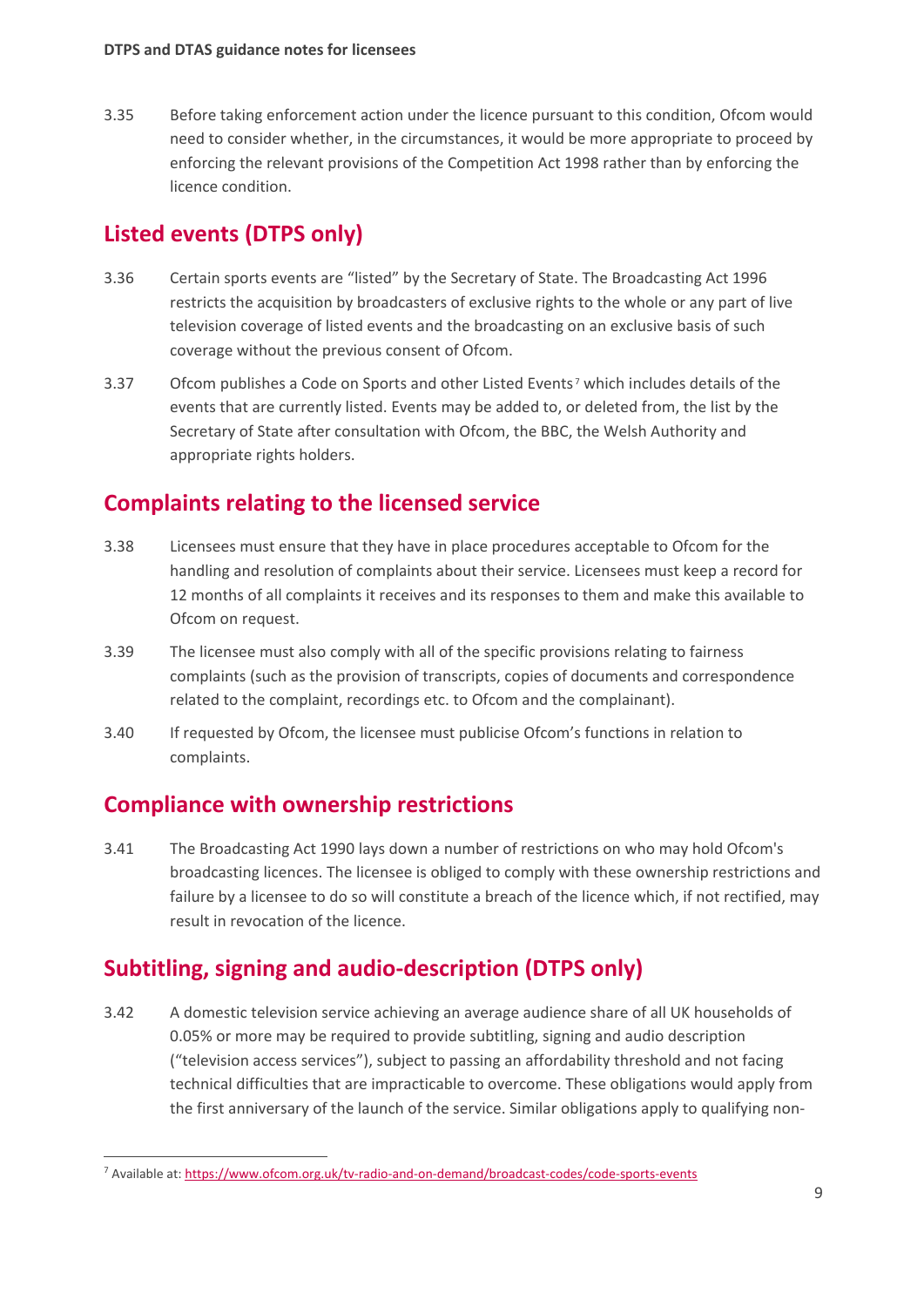domestic channels. Further details are provided in th[e Code on Television Access Services](https://www.ofcom.org.uk/tv-radio-and-on-demand/broadcast-codes/tv-access-services) which sets out the targets that apply, and how they change over time.

3.43 Television services excluded from the requirement to provide television access services include those comprising advertising only, for example: teleshopping channels, and Electronic Programme Guides.

#### **Equal opportunities and training**

- 3.44 Licensees which employ more than 20 people and operate for more than 31 days in a year are required to put in place arrangements for the promotion of training and equal opportunities. Specifically, licensees must:
	- make and from time to time review arrangements for promoting equal employment opportunities in relation to sex, race and disability. Examples of such arrangements may include policies and initiatives designed to help licence holding companies employ and retain a diverse workforce;
	- make and from time to time review arrangements for training staff. Examples of such arrangements may include mentoring schemes or professional skills training programmes;
	- take appropriate steps to make those affected by the arrangements specified above aware of them; and
	- publish at least annually observations on the current operation and effectiveness of their arrangements. Companies may, for example, devote a section of their annual report to their training and equal opportunities programmes.

#### **Sanctions**

- 3.45 Ofcom can impose sanctions on a licensee for serious, deliberate, repeated and/or reckless breaches of the licence conditions (including circumstances where broadcast content does not comply with the relevant codes). The sanctions available to Ofcom range from requiring the licensee to broadcast a statement of Ofcom's findings on the relevant service, to the imposition of a financial penalty on the licensee, and/or revocation of the licence. For further information about sanctions, please consul[t Ofcom's Procedures for the consideration of](https://www.ofcom.org.uk/__data/assets/pdf_file/0030/71967/Procedures_for_consideration.pdf)  [statutory sanctions in breaches of broadcast](https://www.ofcom.org.uk/__data/assets/pdf_file/0030/71967/Procedures_for_consideration.pdf) licences.
- 3.46 In cases where Ofcom has instigated sanctions procedures against an existing licensee which may lead to the revocation of any licences(s) it holds, it will not generally consider any applications for transfers of licences by the same licensee or by a person/body connected to that licensee until such time as that aspect of the sanctions procedure against the existing connected licensee is concluded. Similarly, Ofcom will not generally consider transfer applications either to or from a licensee while a sanctions procedure which may lead to licence revocation is ongoing.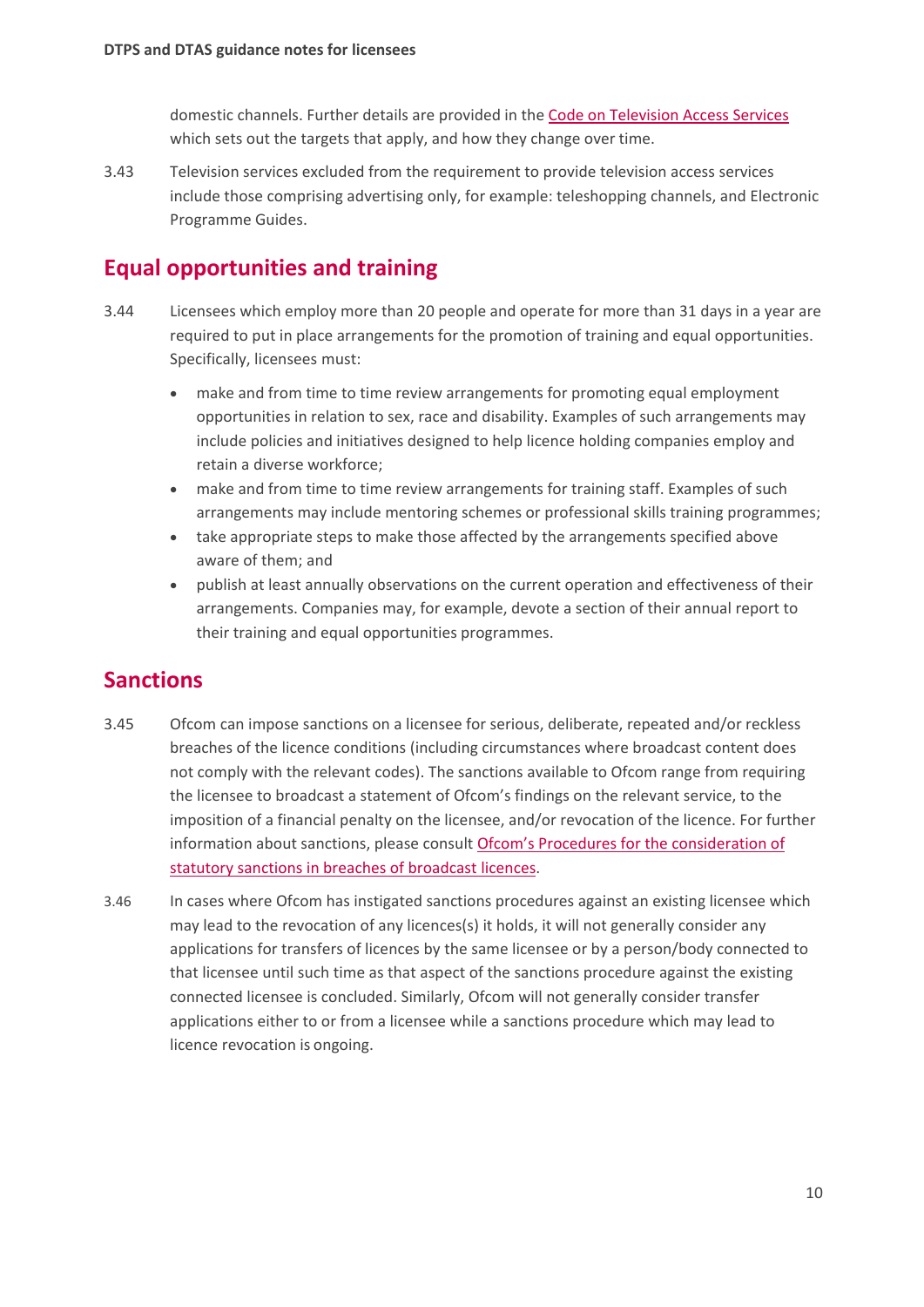# <span id="page-12-0"></span>4. Frequently asked questions

# **How do I change the name of my service?**

If you wish to change the name of the licensed service, this must be agreed in writing with Ofcom before the change is made.

# **How do I change the name of the licensee / transfer the licence?**

You may transfer a DTPS/DTAS licence from one company to another only with Ofcom's prior written consent. A request for consent to transfer a licence must be submitted in writing by the proposed transferee using the [transfer application form](https://www.ofcom.org.uk/manage-your-licence/tv-broadcast-licences/changes-to-tv-broadcast-licences) available which can be found on our website.

# **I want to change the type of content the service broadcasts. How can I do this?**

If you wish to change the nature of the licensed service, the change must be agreed in writing with Ofcom before any changes are made.

#### **I want to add another service to the licence? How do I do this?**

If you need to request Ofcom to add an additional service or if you wish to vary your licence, you should complete the Application to vary an existing [service or to add a new service to an existing](https://www.ofcom.org.uk/__data/assets/pdf_file/0026/56933/application-to-vary-or-add-new-dtpsdtas-licence.pdf)  [Digital Television Programme Service \(DTPS\)/Digital Television Additional Service \(DTAS\) licence](https://www.ofcom.org.uk/__data/assets/pdf_file/0026/56933/application-to-vary-or-add-new-dtpsdtas-licence.pdf). You should submit this to Ofcom as soon as the agreement with the multiplex provider has been made, and in any event no later than 28 days after that agreement.

# **There has been a change to the agreement with the multiplex provider. What do I need to do?**

You will need to request Ofcom to vary your licence if:

- you make a new agreement with a multiplex provider (for example, for carriage of an additional service); or
- there is a variation or a cessation to the agreement between yourself and the multiplex operator.

If you need to request Ofcom to vary your licence, you should complete the form entitled Application to vary an existing service or to add a new service to an existing Digital Television Programme Service (DTPS)/Digital Television Additional Service (DTAS) or variation to an existing DTPS/DTAS. You should submit this to Ofcom as soon as the agreement with the multiplex operator has been made, and in any event no later than 28 days after that agreement.